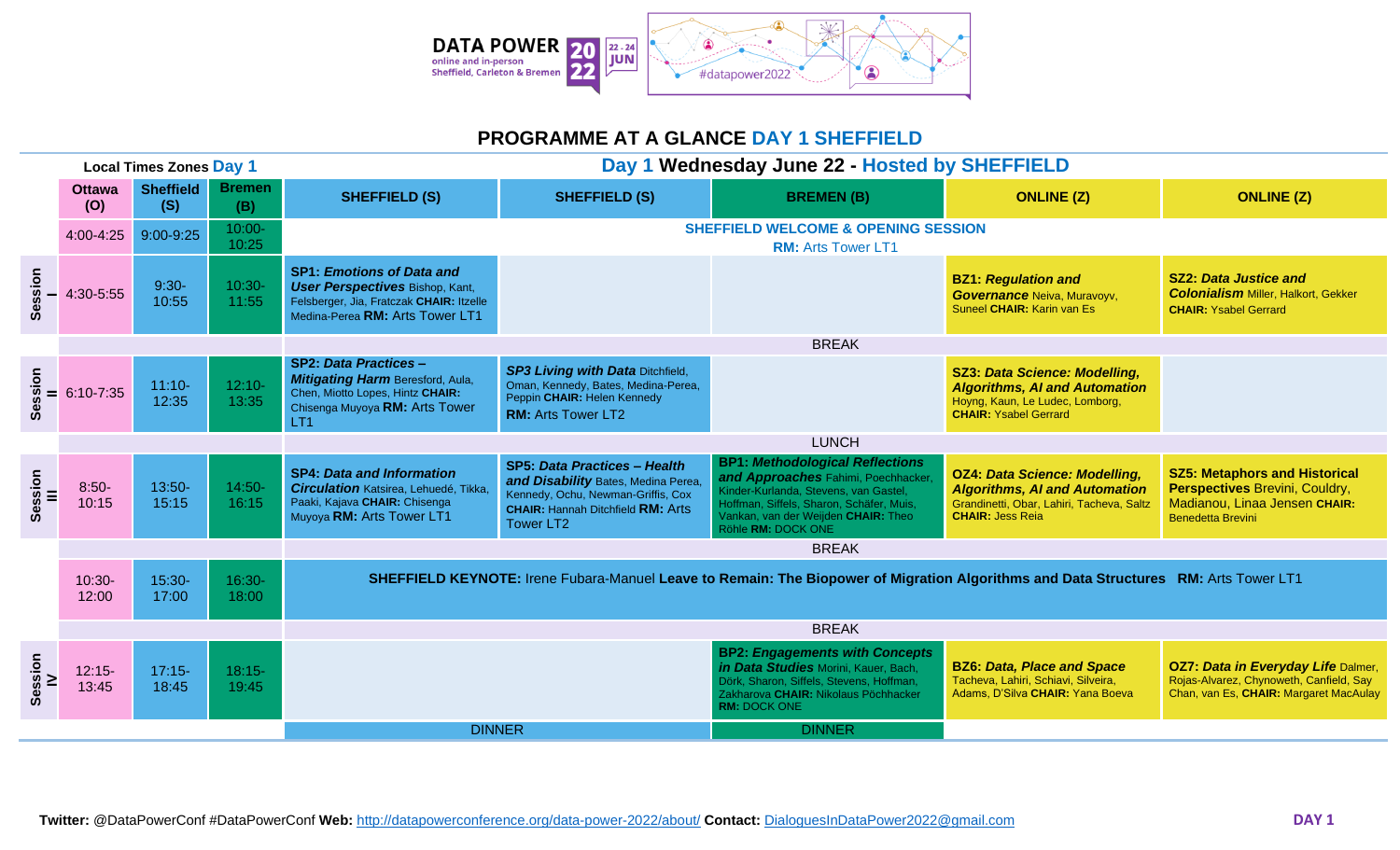## **Data Power 2022 PROGRAMME AT A GLANCE DAY 2 BREMEN**

| <b>Local Times Zones Day 2</b> |                      |                         |                      | Day 2 Thursday June 23 - Hosted by BREMEN                                                                                                                                                                                    |                                                                                                                                                       |                                                                                                                            |  |  |  |  |
|--------------------------------|----------------------|-------------------------|----------------------|------------------------------------------------------------------------------------------------------------------------------------------------------------------------------------------------------------------------------|-------------------------------------------------------------------------------------------------------------------------------------------------------|----------------------------------------------------------------------------------------------------------------------------|--|--|--|--|
|                                | <b>Ottawa</b><br>(O) | <b>Sheffield</b><br>(S) | <b>Bremen</b><br>(B) | <b>BREMEN(B)</b>                                                                                                                                                                                                             | Online (Z)                                                                                                                                            | Online (Z)                                                                                                                 |  |  |  |  |
| Session<br>V                   | $3:00 -$<br>4:25     | 8:00-9:25               | $9:00-$<br>10:25     | BP3: Discourses About Data Power Nguyen, de Graaf,<br>Muis, Schäfer, van Es, Bakker, van der Weijden CHAIR: Signe<br>Sophus Lai RM: DOCK ONE                                                                                 | BZ8: Data, Place and Space Calzati, Grincheva, Boeva, Braun,<br>Kropp CHAIR: Stine Lomborg                                                            |                                                                                                                            |  |  |  |  |
|                                |                      |                         |                      | <b>BREAK</b>                                                                                                                                                                                                                 |                                                                                                                                                       |                                                                                                                            |  |  |  |  |
| Session<br>VI                  | $4:40-$<br>6:05      | $9:40-$<br>11:05        | $10:40-$<br>12:05    | BP4: Calls for Interventions Renkema, Muis, Schäfer, van<br>den Berg, Pentzold, Knorr, Wolter Röhle, Falk CHAIR: Dennis<br>Nguyen RM: DOCK ONE                                                                               | SZ9: Platforms and Apps Krenn, Vierbergen, Ben-David,<br>Gkotsopoulou, Quinn, van der Veer, Magalhãe, Yu CHAIR: Monika Halkort                        | SZ10: Data and Young People Thorpe, Robinson, Turner, Pothong,<br>Livingstone CHAIR: Ysabel Gerard                         |  |  |  |  |
|                                |                      |                         |                      | <b>BREAK</b>                                                                                                                                                                                                                 |                                                                                                                                                       |                                                                                                                            |  |  |  |  |
| Session<br>VII                 | $6:20-$<br>7:45      | $11:20 -$<br>12:45      | $12:20 -$<br>13:45   | <b>LUNCH</b>                                                                                                                                                                                                                 | <b>SZ11: ROUNDTABLE Democratising Decision Making on</b><br>Data Infrastructure Rone, Liang, Huang, Neff, Vaughan, Ruiter<br><b>CHAIR: Julia Rone</b> | <b>SZ12: Data Infrastructures and Assemblages Simpson,</b><br>Petersen, Gurzawska, Carmi, Ben-David, CHAIR: Ruth Beresford |  |  |  |  |
|                                |                      |                         |                      |                                                                                                                                                                                                                              | <b>BREAK</b>                                                                                                                                          |                                                                                                                            |  |  |  |  |
| Session<br>VIII                | $8:00 -$<br>9:25     | 13:00-<br>14:25         | $14:00 -$<br>15:25   | BP5: Empowering Data Subjects Jansen, Pop Stefanija,<br>Pierson, Crooks, Pei CHAIR: Roger von Laufenberg RM: DOCK<br>ONE                                                                                                     | OZ13: Data Publics Thimm, Poirier, White, Papa, Milioni CHAIR:<br><b>Tracey P. Lauriault</b>                                                          | BZ14: Data, Law and Decolonisation de Souza, Taylor, Martin,<br>Smith CHAIR: Siddarth Peter de Souza                       |  |  |  |  |
|                                |                      |                         |                      |                                                                                                                                                                                                                              |                                                                                                                                                       |                                                                                                                            |  |  |  |  |
| Session<br>K                   | $9:40-$<br>11:05     | $14:40-$<br>16:05       | $15:40-$<br>17:05    | BP6: Data Governance and Data Subjects von<br>Laufenberg, Kasapoglu, Ibrahimi, Lämmerhirt, Lai, Flensburg,<br>Andelsman, Masso, Baack CHAIR: Irina Zakharova RM: DOCK<br>ONE                                                 | SZ15: Platforms and Apps 2 Girgin, Kumar, Han, Hou, Stamm<br><b>CHAIR: Monika Fratczak</b>                                                            | <b>OZ16: Cultures of Data and Information Amadori, Zaffaroni,</b><br>Mascheroni, Ridgway, Sengupta CHAIR: Merlyna Lim      |  |  |  |  |
|                                |                      |                         |                      | <b>BREAK</b>                                                                                                                                                                                                                 |                                                                                                                                                       |                                                                                                                            |  |  |  |  |
|                                | 12:00-<br>13:30      | 17:00-<br>18:30         | 18:00-<br>19:30      | BREMEN KEYNOTE: Linnet Taylor, George Fletcher, Alexander Serebrenik, Akrati Saxena<br>Generative friction: exploring conceptual points of contact between computing sciences, social sciences, and philosophy RM: GW2 B3009 |                                                                                                                                                       |                                                                                                                            |  |  |  |  |
|                                |                      |                         |                      | <b>DINNER</b>                                                                                                                                                                                                                |                                                                                                                                                       |                                                                                                                            |  |  |  |  |